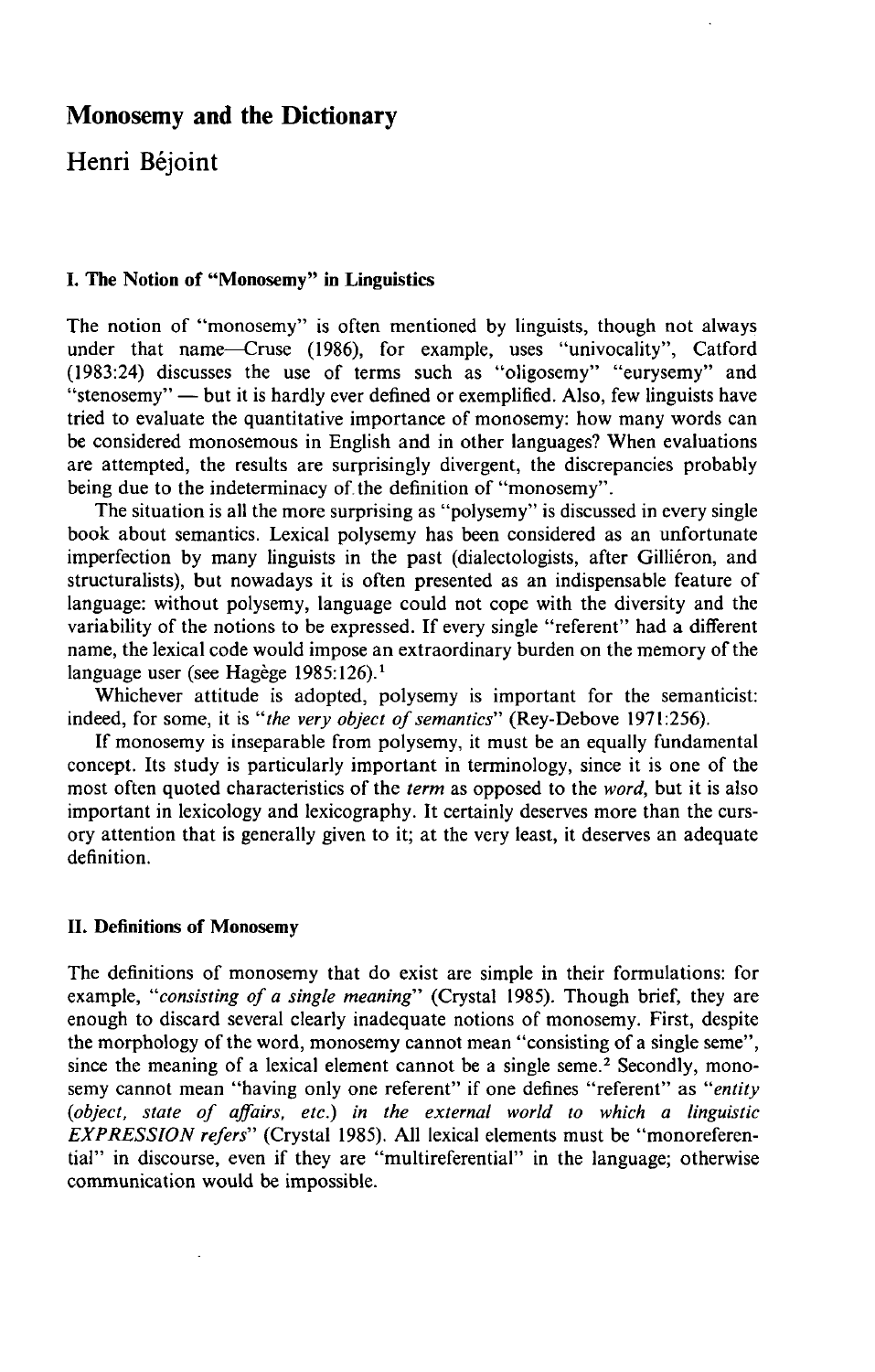Simple as they are, the definitions of monosemy are not easy to use. However one defines meaning, it is difficult to devise ways in which the "unicity" of meaning ofa lexical element can be established. It is complex enough to estabhsh the number and diversity of meanings of a form (Lyons 1981:22), and unicity is still harder to demonstrate.<sup>3</sup>

Monosemous words might be "defined" as those words with only one "simple" definition in the dictionary, but this only begs the question of the accuracy of semantic analyses in dictionaries. There are also practical difficulties in deciding what counts as a simple definition.

# **. Monosemy, Polysemy, Contextual Meanings and Lexical Creation**

#### **A. Polysemous Words are Monosemous**

Let us start with the statement that a word is monosemous when native speakers think of the meaning as a single unit. If such a definition is adopted, it is possible to argue that polysemous words are monosemous — and consequently that all words except homonyms are monosemous.

The process of lexical creation through polysemy is well-known: it has been called "shift of application" (Ullmann 1962), "semantic shift" (Cowie 1988:129), etc. (see also Bolinger 1965: 566—567). Such lexical creation works because users perceive the semantic similarity between the original concept and the new one. The agent of lexical change is the perceived "unity of meaning": the objective of lexical creation through polysemy is not to destroy that unity, but to preserve it while extending the meaning of the word.

Of course, with the passing of time, the semantic links may be lost, in which case the words become homonyms. But all polysemous words correspond to a certain type of unit of meaning—let us say a "macro-unit"—and it can indeed be argued that all polysemous words are "monosemous" in that sense.

#### **B. Monosemous Words are Polysemous**

Now let us say that polysemy is when native speakers think of the meaning as several separate but related units. It can be argued that some, if not all, "monosemous" words are polysemous.

Every time a form is used in discourse, it corresponds to a meaning which is "new", since the situational context must necessarily be different for each occurrence. Firth puts this rather strongly: *"[..*. / *each word when used in a new context is a new word".\** Bloomfield (1933:407) had said much the same in more moderate terms: "every utterance of a speech-form involves a minute semantic innovation". Of course, some would say that this is a matter of reference, not sense, but the two are obviously linked.

Words may be said to have a *"range of use"* (Sparck Jones 1986:91). One example: in COD, *bull* is defined as *"uncastrated male of ox 2, or of any bovine animal;*  $\hat{I}$ ... $\hat{J}$ ". The word, then, can refer to male ox", "male yak", "male zebu", etc. as well as to "male Hereford", "male Friesian" and to all the other varieties of domes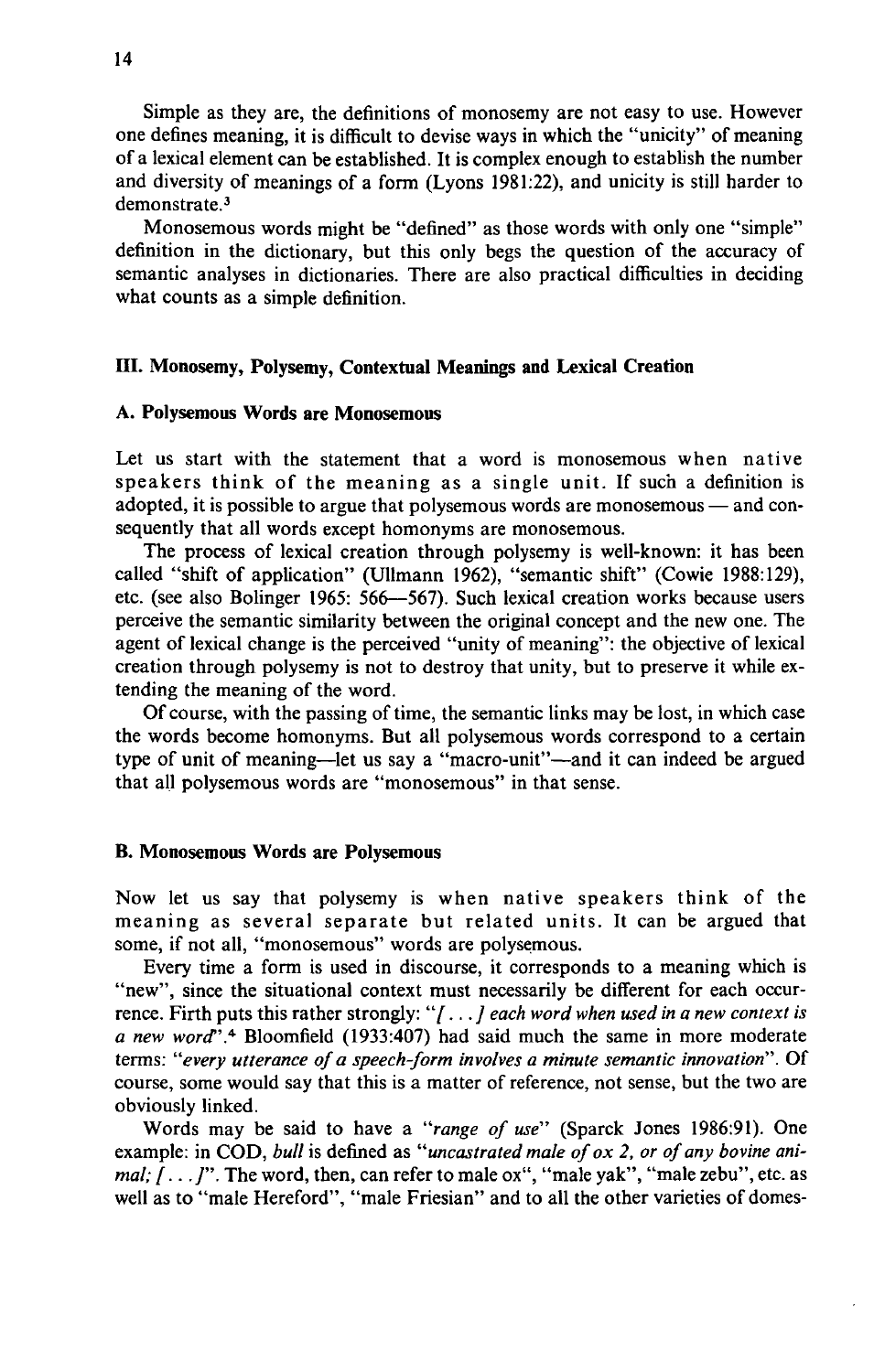tic cattle: it clearly has "different" interpretations. Yet surely in that "bovine" sense *bull* should not be considered polysemous.

Some words can be described as either monosemous or polysemous according to the definition adopted for what constitutes a unit of meaning. There are "microunits" as well as "macro-units"; in fact, there may be a variety of shades of meaning between different uses, from the totally identical to the very different. This means that monosemy and polysemy share a certain "elasticity" of reference, and, potentially, of sense.

This elasticity does not threaten communication, for several reasons: disambiguating power of the context, "goodwill" of the receiver (see Grice's *a priori* of communication), etc.. Most important, the system works because each contextual meaning is close to the next: this is what Sparck Jones (1986:97) calls the "Economy Hypothesis". If I use a form to refer to something which is semantically close enough to another concept normally designated by that same form, the message will be clear. For example, if I use the word *bachelor* of a moose or of a platypus, I shall probably be understood, because the only "reasonable" seme ("having no mate") will be activated.

# **C. Clusters of Meaning**

We create classes of content (referents, concepts, denotata, etc.) for each form. This categorisation is well-known, if not fully understood (see Rosch and colleagues in bibliography). The question is how we group interpretations together to create clusters that are not only designated by the same form, but can be shown to be "thought of as a single unit".

The simplest case, beyond the use of the same form to designate a unique referent over time, is that of those artefacts created in series of "exactly identical" individuals. Slightly more complex is the case of "natural kinds", as well as some other types of artefacts such as the cups and mugs of Labov and Wierzbicka, for which the different individuals are less clearly identical. We perceive their semantic "unicity", however fuzzy the categories may be in the real world. We are certainly helped in some cases by certain natural phenomena: for example, the fact that all animals that "purr" are "cats", etc.<sup>5</sup>

We use intensional criteria that transcend other elements of the situation, like time and space. We naturally group together (i.e. we use the same word with "only one meaning"), entities "in the flesh" and their representations, in two or three dimensions (Wierzbicka 1985:124): the word *bull* that designates a referent in a Hungarian meadow in September 1988 is surely "the same as" the word *bull* that designates another referent painted on a piece of Mycenean pottery in 1500 BC and displayed in the Louvre.

Is there a limit between monosemy and polysemy in this clustering of meaning? Where can it be placed? How far do we retain traces, in our use of language, of the semantic unity of different meanings? In order to answer those questions, we need criteria to characterize "unicity of meaning", or "monosemy".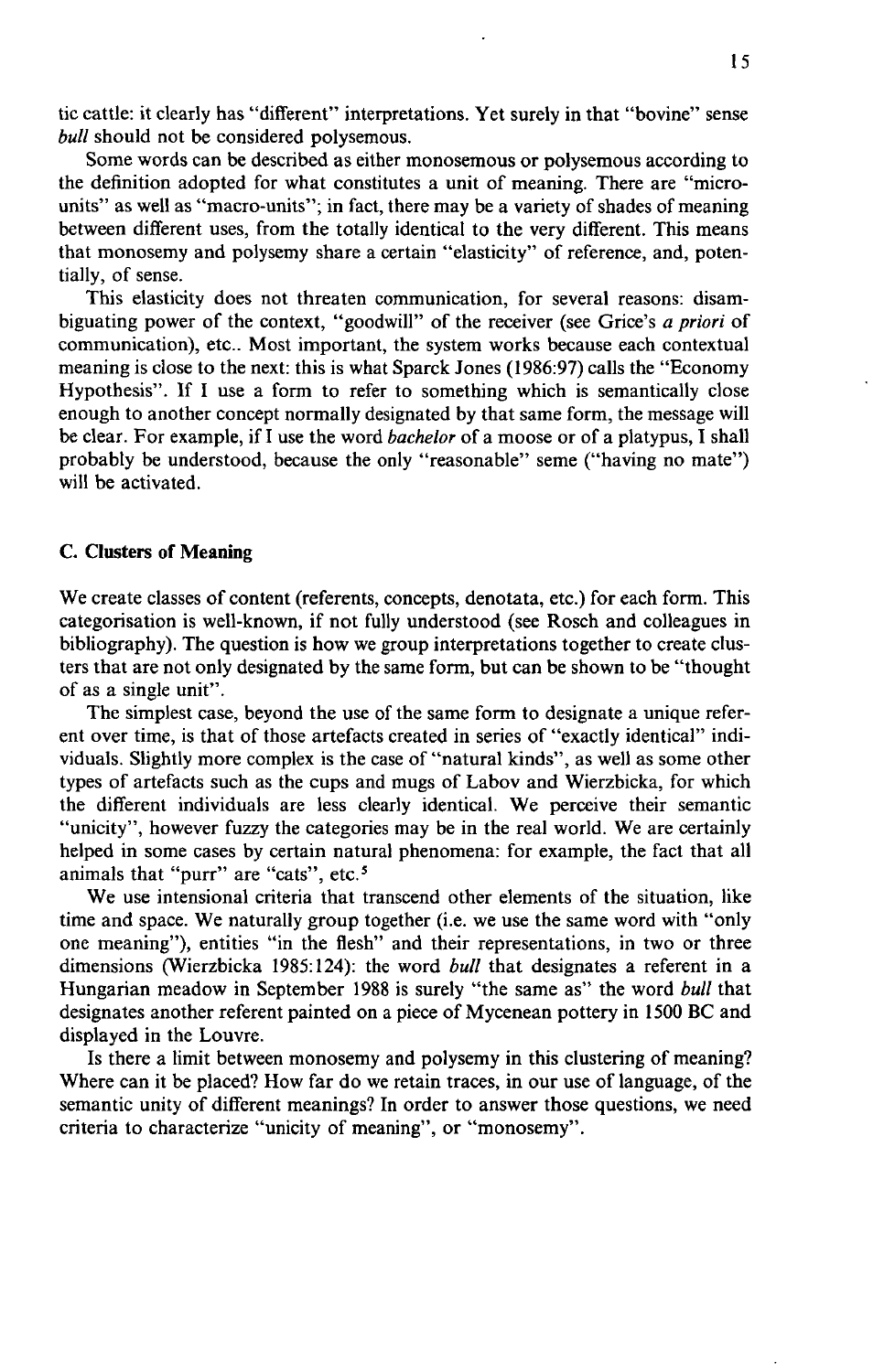# *TV.* **Ambiguity, Polysemy, Monosemy, and Non-Ambiguity**

Polysemy is treated together with homonymy in the writings of many modern (mostly British) logicians, linguistic philosophers or semanticists under the single heading of "lexical ambiguity": Lyons (1977), Kempson (1977), Cruse (1986), etc. **A** lexical element is said to be "ambiguous" when its form can be interpreted in different ways. On the other hand, a non-ambiguous word has only one interpretation.

Cruse (on whom the following paragraphs draw heavily), starts with the assumption that *"the meaning of a word is fully reflected in its contextual relations"*  (Cruse 1986:16), and with the idea that the best way to explore the meanings of lexical elements is to elicit *"intuitions ABOUT'* (rather than *"intuitions OF')* the meaning of utterances which contain those elements  $(C_{\text{ruse}} 1986:10)$ . He then provides a survey of tests for ambiguity, which he divides up into two sections: indirect tests and direct tests. Only a summary will be given here.

# **A. "Indirect" Tests**

Indirect tests are based on semantic relations between words. They include the "synonymy test"<sup>6</sup>: a word is ambiguous if it admits different synonyms in different contexts; the "antonymy test": a word is ambiguous if it admits different antonyms in different contexts; and the "derivation test": a word is ambiguous if it can be linked with more than one group of derived words.

All those tests are difficult to use "in reverse": for example, one cannot say that a word that admits the same synonym in every possible context of use is nonambiguous, since there is an insoluble indeterminacy in the number of contexts to be considered, and because the test is logically invalid if the synonyms are themselves ambiguous. Similarly, if a form relates to only one family of derived forms, it cannot be concluded that the word is non-ambiguous: it is easy to imagine a situation in which among the different senses of an ambiguous word one sense only would correspond to a family of derived words. In addition to this, the tests are impossible to apply when a word has no synonym, antonym or family of derived words, a situation which would seem to be fairly frequent for monosemous words (see *chisel, dahlia, iguana, meson, ocarina,* etc.).

The "translation test" advocated by some authors (see Dubois/Dubois 1971:75) is equally unsatisfactory: one cannot prove that a word is non-ambiguous by showing that it always admits the same equivalent in another language, even discounting the problem of which languages to adopt for testing, of how many languages, etc. The "taxonomy test" (not mentioned by Cruse), according to which a word can be considered monosemous if it occupies only one position in only one taxonomy (Cowie 1982), is tautological: the place(s) to be occupied by a word in one or several taxonomies can only be decided if one knows its meaning(s).

### **B. Direct Tests**

Direct tests for ambiguity are more directly concerned with the semantic identity of the words. Cruse (1986:58) considers three types.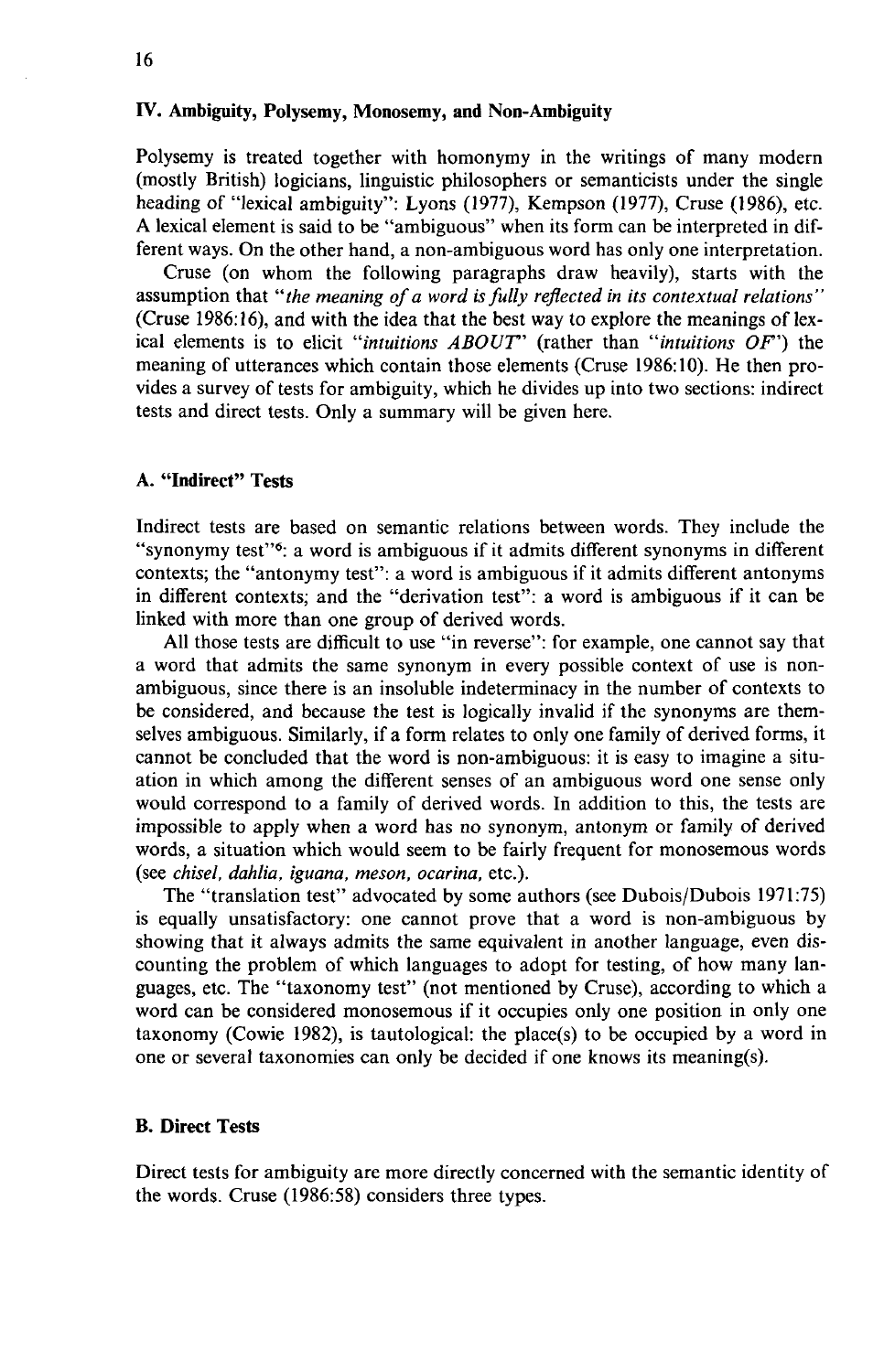# **1. The Contextual Modulation Test**

Ambiguous words are, so to speak, semantically differentiated prior to their use in discourse: consequently, if the interpretation of a word in an utterance requires more information than is provided by the context, the word is ambiguous. On the other hand, Cruse says, a non-ambiguous word is characterized by the fact that all the information necessary for its interpretation must come from the context; otherwise, it would be impossible for the receiver ofthe message to understand. For example (Cruse 1986:58):

(a) *Arthur washed and polished the car.* 

(b) *John lubricated the car.* 

In (a), the context clearly indicates that *car* means "the body of the car", whereas in (b) it means "the engine". Since the information used to understand the word *car*  is given by the context, *car* can be considered non-ambiguous.

The test indicates that *dahlia, ocarina* and *stallion,* for example, are nonambiguous despite the existence of two interpretations for each ("flower" and "plant"; "instrument" and "player"; "male horse" and "male horse kept for breeding").

### **2. The Independent Maximisation Test**

Certain contexts make it possible to isolate thc different meanings of ambiguous words. For example (Cruse 1986:61):

(c) A: *Is that a dog?*  B: *(i)Yes, It's a spaniel. (ii)No, it's a bitch.* 

The two answers are possible because *dog* is ambiguous. In the case of a nonambiguous word, the same exchanges are impossible (Cruse 1986:61):

(d) A: *Is the subject of this poem a monarch?*  B: *(i)Yes, it is a queen.*  (ii)\* *No, it is a king.* 

The test is difficult to use, if only because the different interpretations of a word must be determined prior to the testing.

### 3. **The Zeugma Test**

According to this test (see also Sinclair 1985 and Robins 1987), the different interpretations of an ambiguous word give rise to zeugma when they are used together. For example (Cruse 1986:61):

- (e) \* *John and his driving licence expired last Thursday.* Or
- (f) \* *John's driving licence expired last Thursday; so did John.*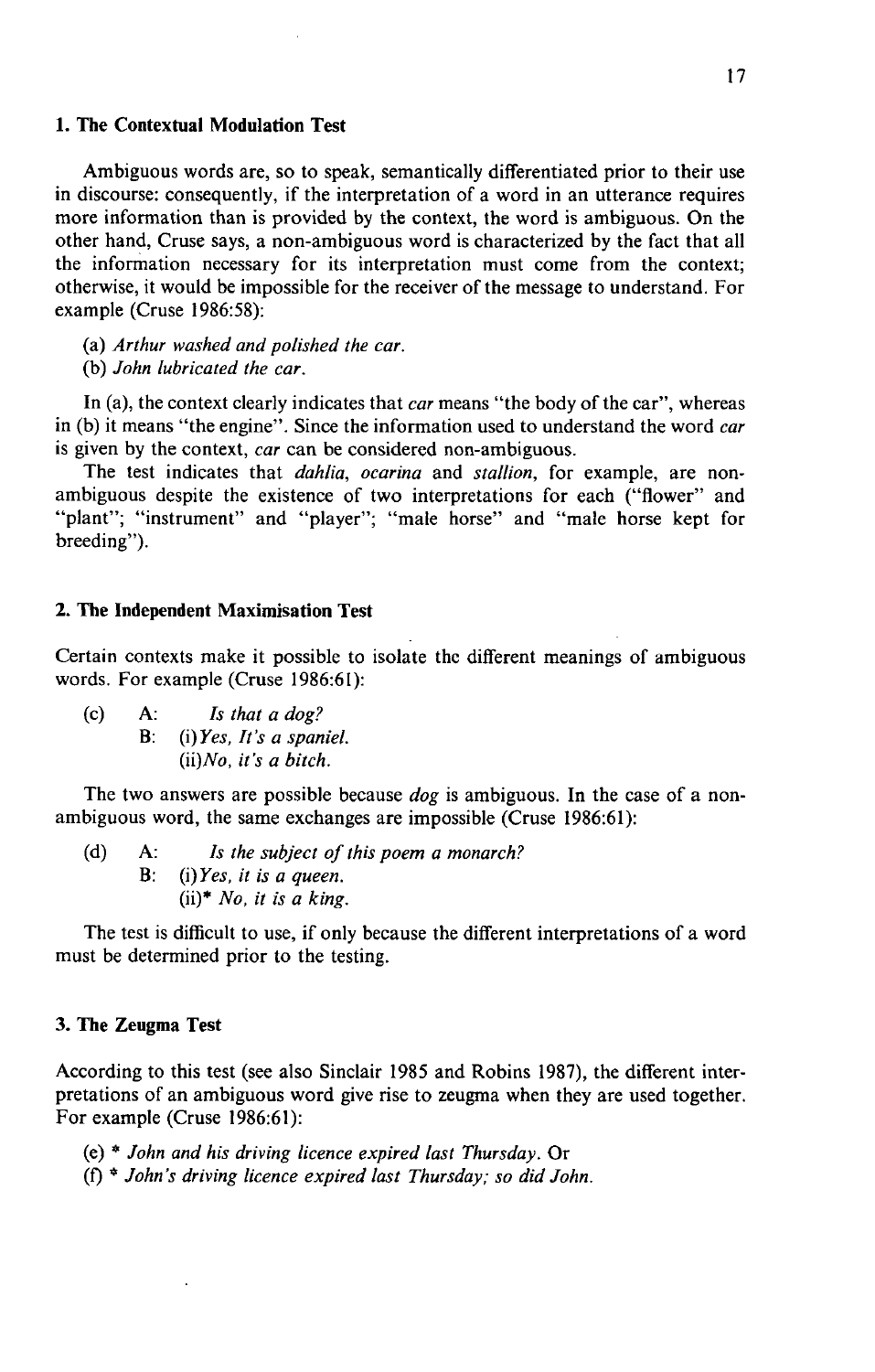This does not happen when a non-ambiguous word is used. Consider  $(g)$  (from Cruse 1986:62):

(g) *My cousin, who is pregnant, was born on the same day as Arthur's, who is the father.* 

In this sentence, the first occurrence of *cousin* refers to a "female cousin" and the second to a "male cousin". Yet the sentence is not zeugmatic, which shows that *cousin* is non-ambiguous. Another example (from Cruse 1986:127) shows that *cub*  is also non-ambiguous:

(h) *The vixen and the lioness are playing with their cubs.* 

An authenic example (from Sinclair 1985:91), shows that *decline* (vb.) is not ambiguous.

(i) *The RCP declined in spirit and in numbers.* 

There are many difficulties of application of the zeugma test (see Cruse 1986:63-64). For example, zeugma is at the basis of many puns, and it is sometimes difficult to decide whether an utterance is deviant or not. The effect produced by zeugma seems to be progressively ridiculous as the semantic gap between the different interpretations widens (Robins 1987:69). This indicates that the division between ambiguous and non-ambigous words is in fact blurred. As a consequence, it will be necessary to test the "same" meanings in many different contexts before drawing conclusions.

Cruse (1986:63), noting that a word may have different interpretations that produce no zeugma when they are used together, introduces the notion of *"antagonism"* of senses. For example, *jacket* seems to be ambiguous in *Q)*  (independent maximisation test), but the same interpretations ("token" and "type") produce no zeugma in (k) because they are not antagonistic:

- 0) A: *Is this the jacket you want?* 
	- B: *Q)Yes. (It's the type I want.) (ii)No. (This particular one is shop-soiled.)*

#### (k) *This is our best-selling jacket: do try it on.*

The conclusion is important: some words can be shown to have more than one meaning by the first two direct tests, but only the zeugma test will reveal whether the meanings are antagonistic or not. This shows that there are different ways in which the interpretations of a form can correspond to a unit of meaning. The test shows that the interpretations of *ocarina* ("player" and "instrument") are antagonistic, but that those of *dahlia* ("flower" and "plant") are not. There is no zeugma in (1), even if *bull* refers to a group of animals including elephants and buffaloes.

(1) *The bulls are particularly dangerous.* 

This suggests that some of the meanings of an ambiguous word may be considered together as a group of non-ambiguous meanings.<sup>7</sup>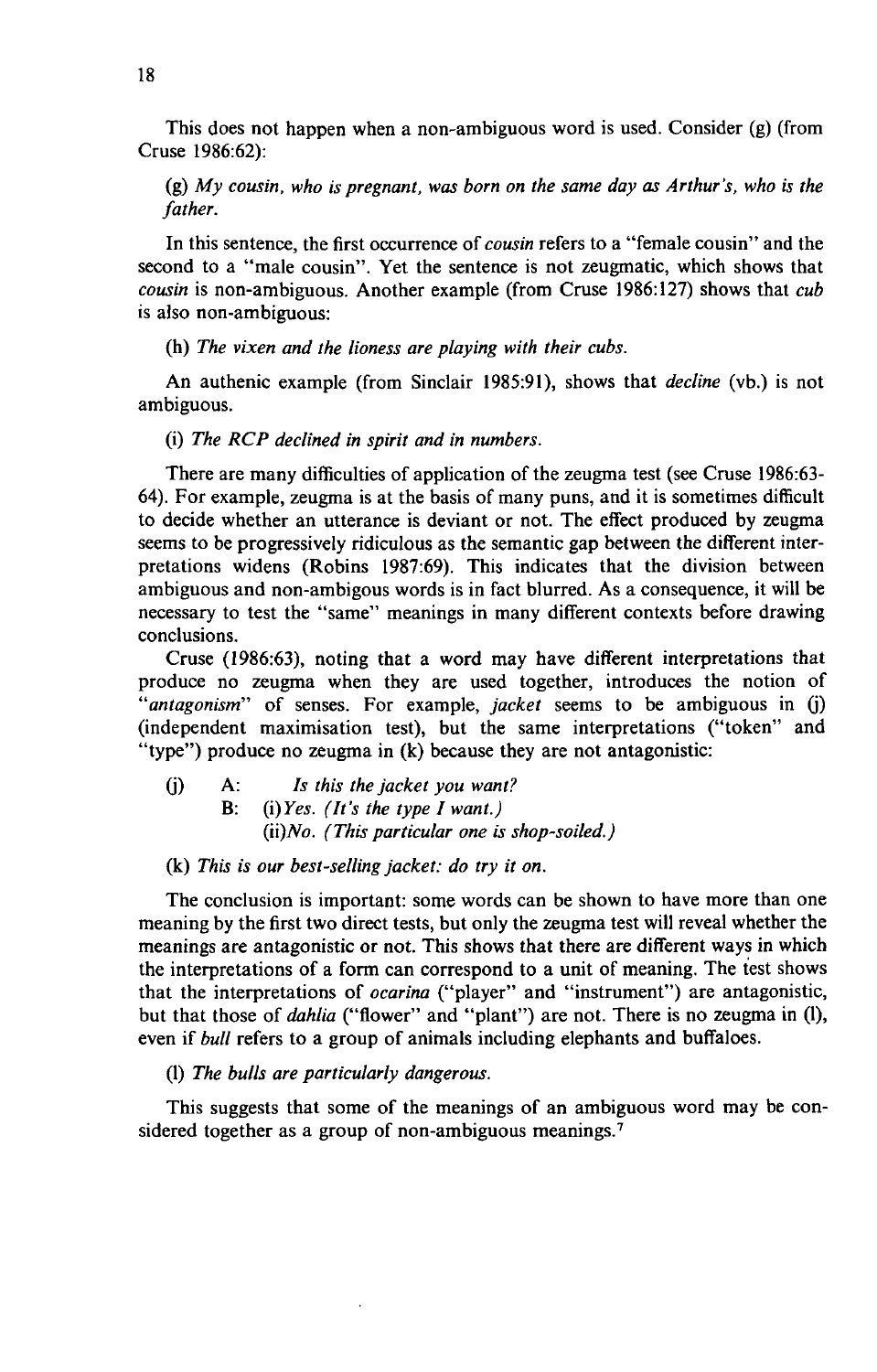#### **V. The Nature of Monosemy**

### **A. Direct Tests and Number of Meanings**

Direct tests are not totally satisfactory, especially for the lexicographer. They are conceptually difficult to master and, consequently, often difficult to carry out in practice. They are impossible to use with lexical elements like grammatical words (and idioms?). They are even difficult to use when the different meanings correspond to different parts of speech, or to different syntactic patterns (see *crease* and pucker in Cowie 1982:57).<sup>8</sup> Also, in order to use them, it is necessary to establish first what the different interpretations of a form may be, so that, oddly enough, the tests are difficult to use with the least ambiguous words. One must be sure that the two interpretations tested are really different: if they are actually the same, and there are others that have not been tested, the tests will be useless. Finally, direct tests only work contrastively, that is for two interpretations of the same form at a time.

Yet when the words that can be shown to be ambiguous *(match, bank, dog, poor, expire,* etc.) are compared with those for which it is impossible to show any ambiguity *(monarch, horse, cousin, dahlia, cub, decline, child, stallion),* it is clear that direct tests together, and the zeugma test in particular, contribute to the detection of "unicity of meaning". According to them, there are indeed different categories of words in terms of "number of meanings".

#### **B. The Limits of Monosemy**

Most of the words that "pass" all the direct tests for non-ambiguity (i.e. that show no antagonism of interpretations) are technical or scientific words with minimal extension and maximal intension; this is the type of word that is always mentioned whenever examples of monosemous words are given. But there are also common, ordinary words such as *cousin, monarch* and *horse.* Some of those refer to concepts for which other languages have coined more than one word: they are semantically complex and yet they behave as non-ambiguous words. Hagège (1985:150) mentions languages in which the concepts of *buy* and *sell* are expressed by one and only one word, which must be non-ambiguous. The French word *singe* is non-ambiguous and non-antagonistic, despite the fact that it can be used of referents that are given different names in English *(ape* and *monkey).* Another example is colour adjectives, which behave as non-ambiguous words (Ducrot/Todorov 1972: 303-304). Even the "generic" words of taxonomies (plant or animal), which are characterized by a vast extension unified by some semantic link, belong to the category: "[...] in ordinary English the word plant<sup>9</sup> is not even polysemous, as has *sometimes been suggested. Linguistic evidence shows that in ordinary English it has only one meaning*  $\lceil ... \rceil$ " (Wierzbicka 1985:155)

Lexemes like *ice* and *cold* are a different case: they have at least one "concrete" and one "abstract" (figurative, metonymical, or metaphorical) interpretation, which produce zeugma when used together. Yet, they illustrate the notion of "macro-units" of meaning mentioned earlier: all their interpretations are united by some semantic link, so that they can be provided with an "all-embracing" definition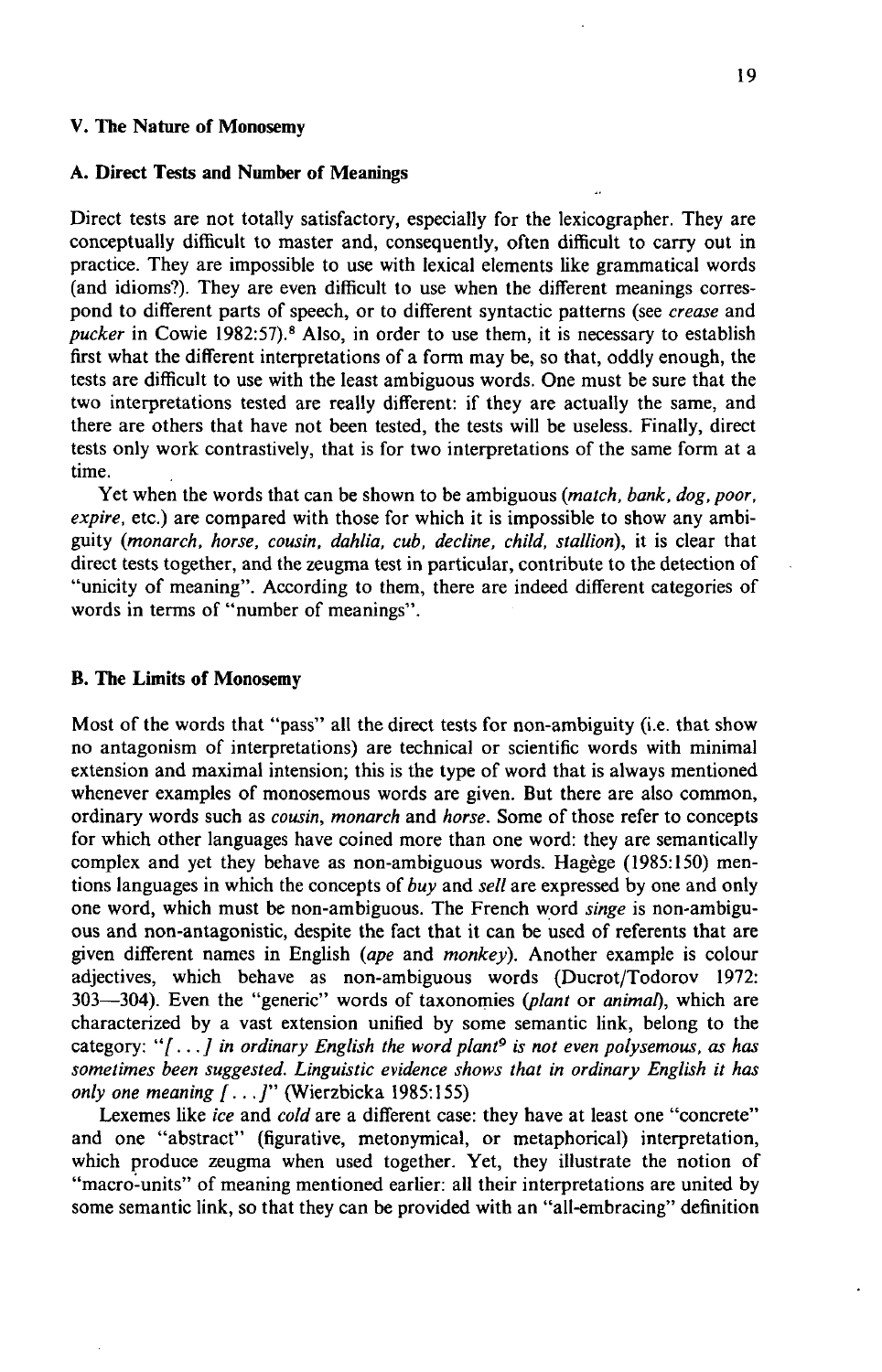(Lerot 1985). The conclusion is that the labels "non-ambiguous" or "monosemous" may be applicable to many more lexemes than is usually assumed: for Bäcklund (1981:410), verbs like *recognize* and *realize* should be considered as having "a *unified meaning";* for Ruhl (1979:93) "/.. *.] common verbs such as take,*  give, come, go, break, and hit are monosemic, and are judged as polysemic by dictio*naries and linguists because their essential, general meanings are confused with contextual, inferential meanings";* according to Moon (1987a:180), *"top\_ occurs in a large number of contexts but really has one basic meaning".* 

All three direct tests for ambiguity make it possible to isolate four categories of words:

(A) apparently non-ambiguous *(dahlia),* 

(B) ambiguous according to some tests, but with non-antagonistic meanings *jacket);* strictly speaking, they could also be considered non-ambiguous, since they do not pass all three direct tests for ambiguity, but they are clearly different from those of category (A),

(C) ambiguous, with antagonistic meanings, but with a semantic link between all their meanings *(ice, cold),* and

(D) ambiguous, with no semantic link *(bank).* 

From the point of view of linguistic theory, there are several equally reasonable answers to the question of the "upper" limits of monosemy, according to what one counts as a unit of meaning. In other words, monosemy can be whatever one decides it to be. However, the most reasonable upper limit, the one that seems to have some sort of psycholinguistic salience (as shown in the zeugma test), is between (A) and (B) on the one hand, and (C) and (D) on the other, that is, between nonantagonism and antagonism of the different interpretations. Thus, monosemy would include general words, but would exclude the words of category (C) and the obviously homonymous words of category (D).

The tentative definition of monosemy that can be reached in this way is as follows: a monosemous word whose contextual meanings cannot be shown to be antagonistic by the zeugma test.

Some words are more monosemous than others, and the most monosemous of all<sup>10</sup> must be, in category  $(A)$ , those that refer to only one class of strictly identical objects, whose meanings do not vary — or hardly vary — according to the contexts in which they are used, and which are never ambiguous out of context. The words that correspond most to this are not proper names<sup>11</sup>, but scientific and technical words, which are also characterized by the fact that they have minimal extension and maximal intension (Bejoint 1988).

Those words tend to be long and rare, whereas frequent words tend to be short and polysemous.<sup>12</sup> Rare words can be long and can remain monosemous because they are not heavily used: it has often been observed that monosemy is essentially unstable (Dubois/Dubois 1971:75; Guilbert 1975:65; Lyons 1981:47).

# **C. The Rules of Monosemy**

Since there are rules that account for the semantic relations between the different meanings of a polysemous word (see particularly the work of Guillaume and its use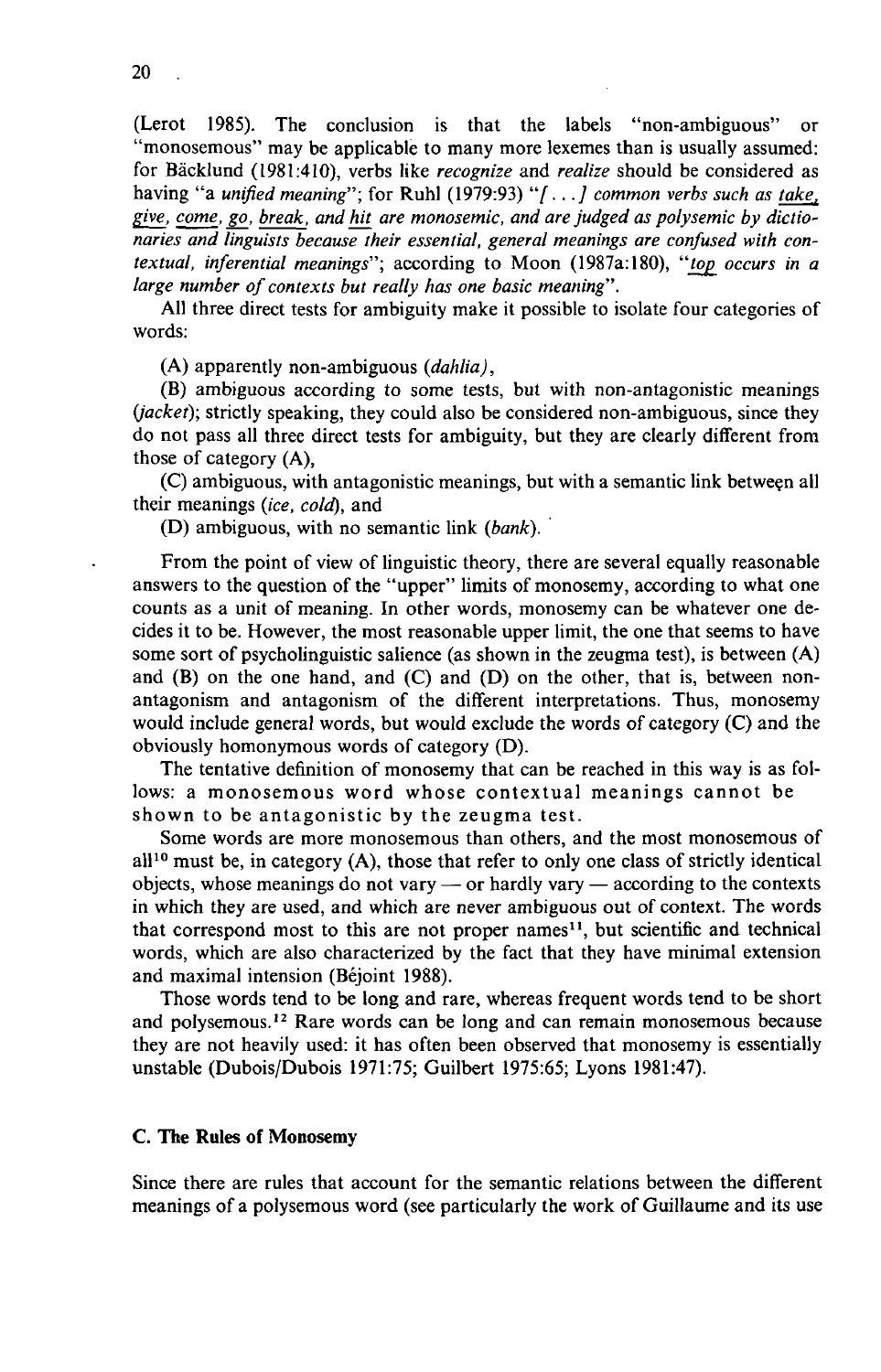by Picoche 1986), there must also be rules to account for the relations between the different interpretations of a monosemous word, that is to say semantic shifts that do not affect the monosemy of a word. The question of the "rules" of monosemy has never been addressed as such (however, see Ruhl 1979 and 1981, Jongen 1985, Robins 1987 and Cowie 1988). Such rules would probably be partly language-specific, maybe even varietal (see the example of *cup* versus *paper cup* in Wierzbicka 1985:58); but there might also be some universal aspects.

— Monosemous words allow for the negation of criterial or non-criterial semes. For example:

# (m) *The dog had three legs*

does not imply the creation of a new meaning for *dog.* This may be true of all names for classes of referents, particularly for natural-kinds, perhaps in all languages.

— The examples of *cousin, cub, monarch,* etc. suggest that some nouns referring to living organisms with sexual differentiation allow a choice between masculine and feminine referents.

— For *aunt, uncle, brother-in-law, sister-in-law,* etc., the sex is specified, but not the precise relationship (Robins 1987:64—65). For *cousin,* neither the sex nor the relationship is specified.

— Size seems to be irrelevant in some cases: "[...] different size and appearance *does not prevent the lumping of different varieties of dogs together under one generic*  name" (Wierzbicka 1985:177).

— The example of *jacket* suggests that some concrete words allow a "token"/"type" choice that does not affect their monosemy. Cruse (1986:141) says that only natural-kind words allow a type reading. This may be a universal trait.

— For some werbs, the way in which the action is achieved does not affect the status of the word: *walk* is monosemous, whatever the number of legs of the creature that does the walking. A similar, but more complex, example about some meanings of *run* is given by Robins (1987:67), which raises the important question of the lexicographical grouping of classes of direct objects:<sup>13</sup>

(n) *He runs an investment trust and a couple of apartments.* 

— The example of *door* suggests that the material which something is made of does not affect the monosemy of the word. The unifying element, in many of those artefact words, seems to be function (Wierzbicka 1985; Schelbert 1988).

— Some monosemous words can refer both to "container" and "contents" *(pitcher, carafe, etc.).* But the zeugma test is inconclusive. Robins (1987:68) gives the example of  $bill$ :<sup>14</sup>

(o) *He paid the bill and threw it away.* 

*— Door,* again, suggests that some concrete words allow a "part"/"whole" choice. Cruse deduces from (p) that *door* is ambiguous (Cruse 1986:65), but other contexts (q) are less clear:

*fe) \* We took the door off its hinges and then walked through it.* 

(q) ? *The door had been broken, and we could walk through it.*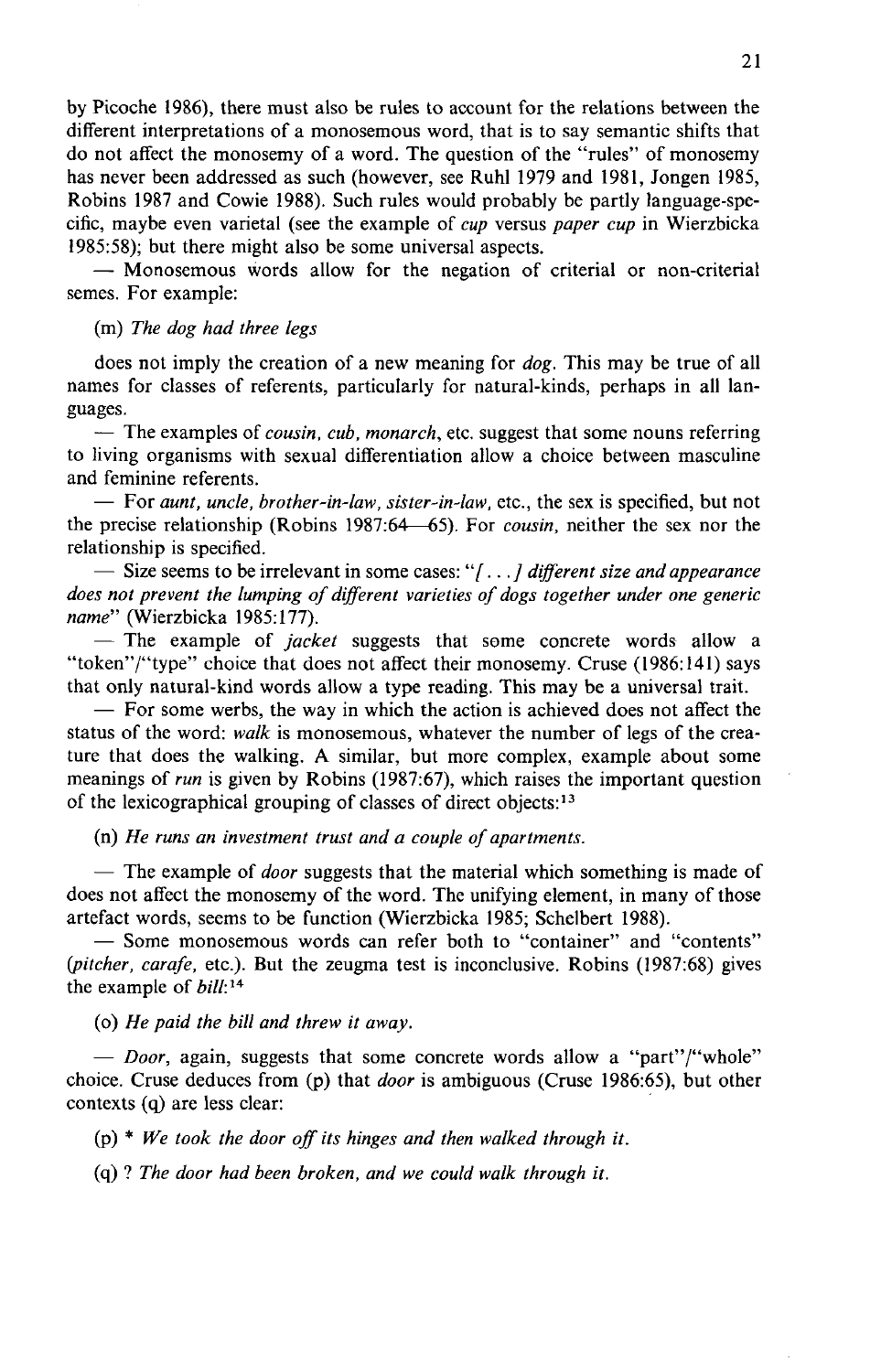Surely, if you "paint a car", you do not paint the engine; you can "paint a door", and you can "walk through the door": are they really different doors? *Mouth* is similar: it is polysemous, because the outermost meanings produce zeugma (Moon 1987a:174—175), but some interpretations taken together are non-antagonistic (Cruse 1986:72).

— Most figurative uses and metaphorical extensions generate polysemy, especially when one meaning is "physical" and the other "psychological": see the examples of *expire,* or *cold* (Ruhl 1981:259ff.), of *cat* and *mule* (Ayto 1988). But some apparently do not (Sparck Jones 1986:114 on *weep/lament).* 

This list is certainly not definitive. There are further aspects of word meaning to be considered, such as the syntactic or collocational behaviour of words and the part played by participant roles and by semantic universals (Wierzbicka 1980).<sup>15</sup>

### VI. **Monosemy in Dictionaries**

The criteria used by lexicographers to determine whether a word has several meanings and how far they should be divided up (Cowie 1982, Stock 1984, Moon 1987a:176, Moon 1987b, etc.) are not the same as those used by theoretical linguists; nor should they be (Robins 1987): lexicographers have other considerations to take into account, particularly the usefulness of the information and of its mode of presentation. However, a definition of monosemy based on tests of acceptability could be of use in lexicography since it corresponds to "something" in the way semantic information is used by the average speaker/hearer.<sup>16</sup>

The question of monosemy vs. polysemy being what it is, it is not surprising that different dictionaries should give different solutions to the same problems (and even for different words in the same dictionary). There are many examples of various treatments of the same word: the semantic area of *fasten* is covered in only one "simple" entry in LDOCE2, but it is given seven sub-entries in CED.

Lexicographers have been divided into "lumpers" and "splitters" (Moon 1987a:177ff.). There are cases where modern dictionaries do seem to lump excessively: COD and CTD tend to treat together many different meanings, separated only by a semi-colon whose function does not stand out clearly. For example, *motor car* and *dining car* are treated together in COD. LDOCE2 apparently treats as a single sense *child* "young human being" and "(child) before birth"<sup>17</sup>, etc. But there are apparently more splitters than lumpers, in Britain and elsewhere. Indeed, the objective in many dictionaries seems to be to distinguish as many senses as possible within the scope of the work. Murray has been called *"the arch-splitter":* there are 341 senses of *take* in OED, while there are "only" 134 in Johnson's *Dictionary*  (Moon 1987a:177). This tendency to split meanings has been found in English dictionaries in general (Sinclair 1985:91), in all French dictionaries (Rey-Debove 1971:255—256), in Littré (Guiraud 1967: see Rey 1970:233), in the Larousse dictionaries (Matoré 1968:147), etc.. A look at a few dictionaries confirms the impression: CED separates *child* "baby" from the main sense, *cousin* "child of aunt or uncle" from "child of cousin"<sup>18</sup>; W8, like all American dictionaries, tends to "oversplit". The solutions adopted are not even consistent: *door* "piece of wood, etc." and *door* "doorway" are always treated as separate senses, in all dictionaries, whereas the same is never done with *window.* For some of these words, the zeugma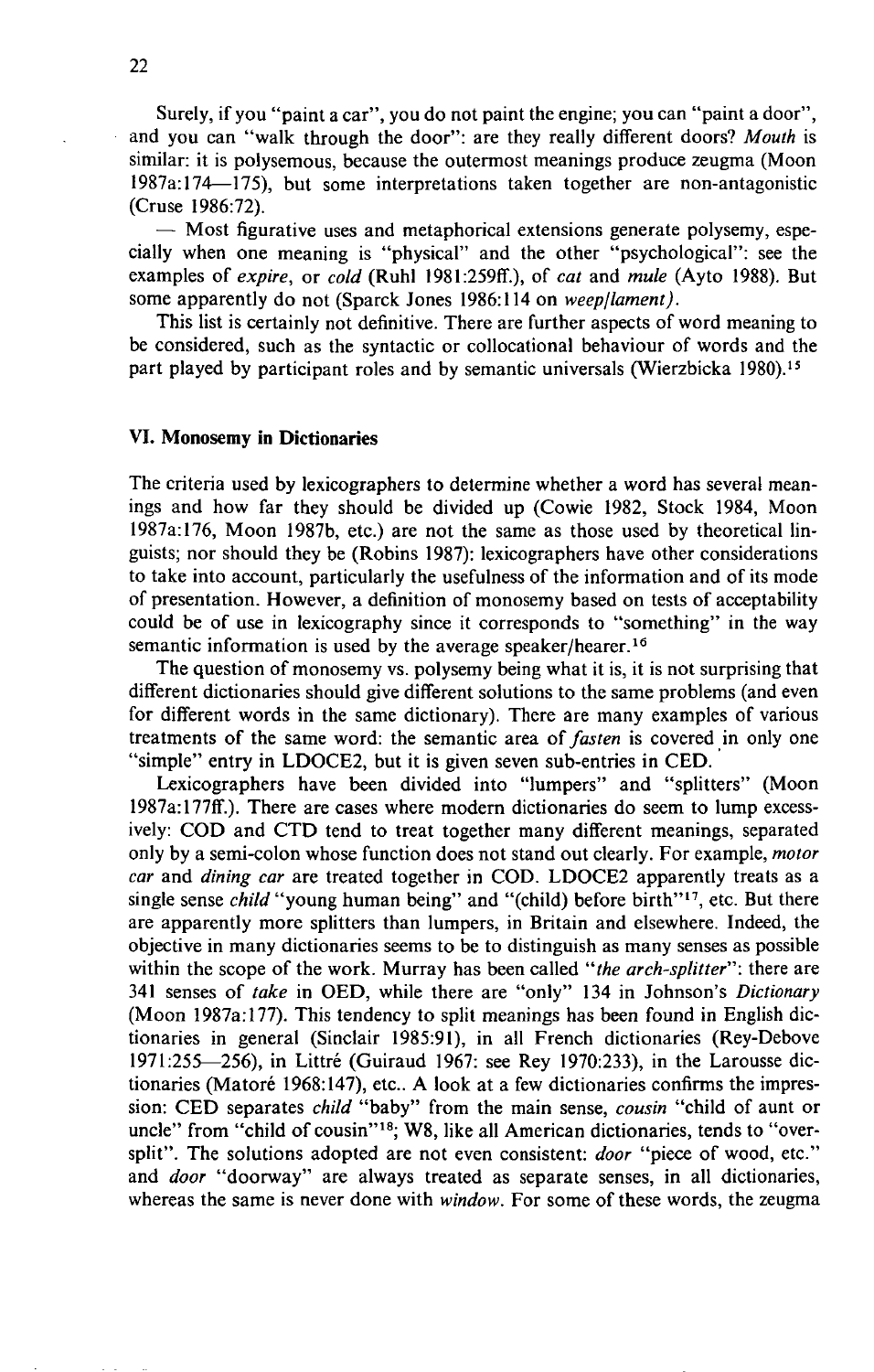test would have shown that the different "meanings" in fact correspond to different interpretations of a single unit of meaning.

The identification of those meanings that deserve to be represented and separated in a dictionary rests on two points:

1. Do the meanings exist? That is, do they exist in the corpus (rather than in the head of the lexicographer)? For example, most dictionaries define *dahlia* as a plant; some give it two definitions: "plant" and "flower"; COB (rightly, 1 think) defines it exclusively as a flower.

2. Do they correspond to interpretations that can be proved different? Are they antagonistic or not? If the meanings are antagonistic, this should be indicated, because they correspond to more than one unit of meaning (and thus possibly to more than one pattern of syntactic and collocational behaviour). If they are included, the treatment should be consistent: for example, shouldn't the entries for the names of musical instruments all be written in the same way (either they all mention the "player" meaning, or none of them does)? This is certainly not always the case: for example, in W8, *violin* has a "player" meaning, but not *ocarina.* Of course, the decision may be dictated by other considerations, such as frequency of use as it appears in a corpus, but that does not solve the user's encoding problems.

If the meanings are non-antagonistic and are included, the danger is that there may be no end to them. Also, they may correspond to some psycholinguistic processes that make each meaning more or less "obvious" for the users (hence the importance of establishing what the "rules" of monosemy are, and how universal they are). Again, the decision should be the same for all similar cases (unless there are other considerations): in COB, for example, *carafe* has a "contents" meaning, but not *pitcher.* 

Finally, what we have called "macro-units" of meanings, whether they are whole lexemes or part of lexemes, should be indicated (Moon 1987a:176ff.): this would certainly be useful in the internalization of meanings. Present practice is extremely erratic on this point: "general definitions" are few and far between.

Our definition of "monosemy" is far from being a solution to all problems. Yet it may help lexicographers to make more rigorous decisions about the grouping or separation of uses. The search for psycholinguistically valid categories of words in terms of "number of meanings" must be a fruitful one for dictionary-making.

# **VII. Conclusions**

For some, "monosemy" is just another example of the catastrophic influence of the indiscriminate use of labels, which tend to give the impression that there are discrete categories even when this is not the case (Ruhl 1981:268). While it is true that monosemy and polysemy are just labels for different zones on a continuum, it is possible, by using some of the tests designed by semanticists, to distinguish categories of meaning relations that may be labelled "monosemy" and "polysemy", and thus to arrive at a reasonable definition of "monosemy" that can be applied to some of the problems encountered by lexicographers.

The area of monosemy vs. polysemy is a rich one for further study (Rey-Debove 1971:255). The "rules" of monosemy—if their existence can be confirmed—may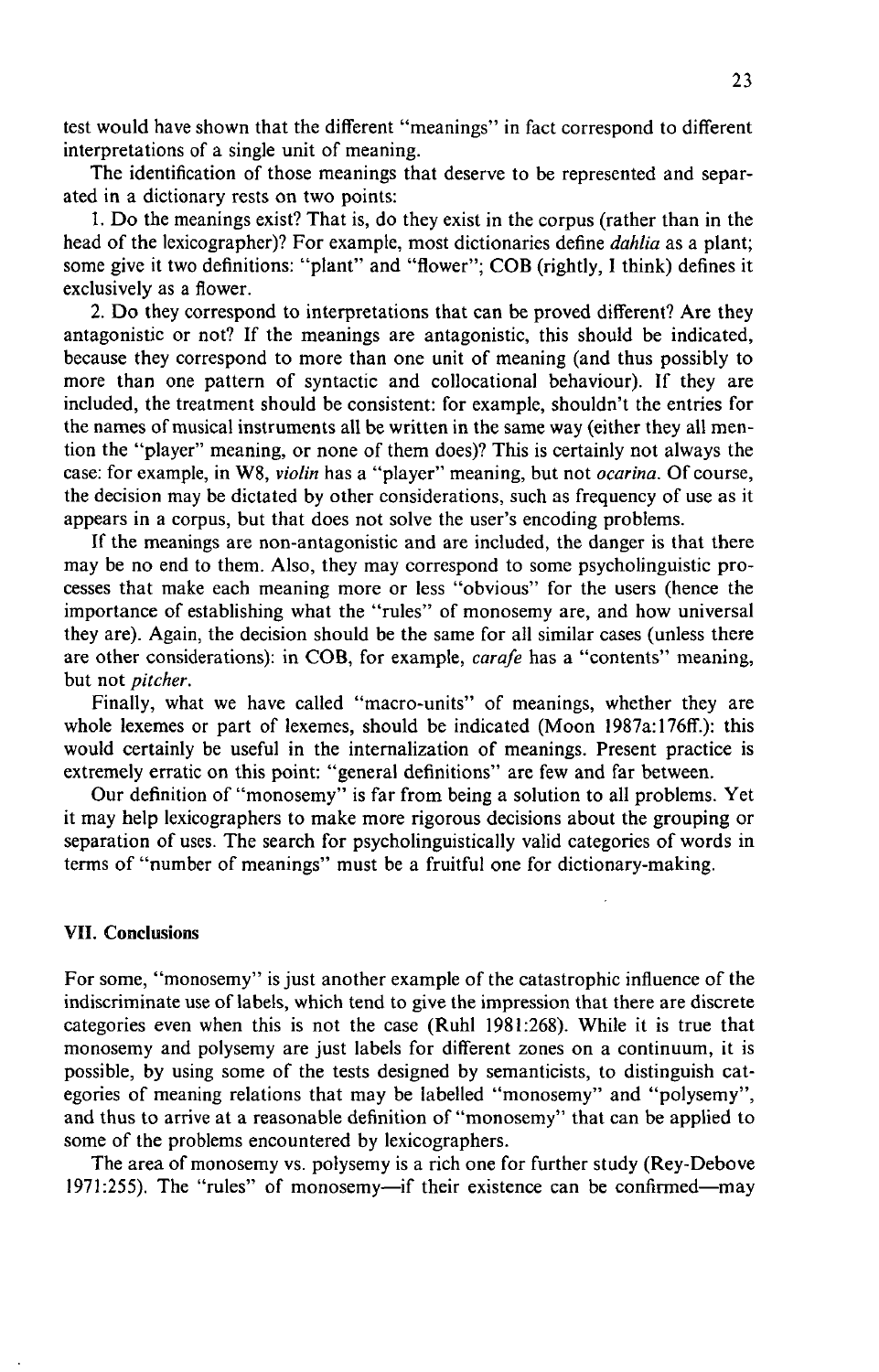prove important for both semantics and lexicography. One possible direction for further study is the use of monosemous words in definitions: are definitions better or worse if they are made less ambiguous by the use of monosemous words?

# **Notes**

- **1 The idea can be found in Leibniz.**
- <sup>2</sup> From this point of view, things would be clearer if "polysemy" were replaced by **"polysememy" and "monosemy" by "monosememy" (Kerbrat-Orecchioni 1977:251).**
- **3 Absence is always more difficult to demonstrate than presence: for example, it is easier to show that a lexical element admits different synonyms in different contexts than to prove that it always admits the same.**
- **\* This has been called the "extreme contextualist position" (see Saporta 1961:283).**
- **5 Other features are surely irrelevant to the linguistic experience of the average speaker: the**  "interfecundability" of animals, or the atomic number of gold (Putnam 1975).
- **6 The "names" of the different tests are all mine; Cruse (1986) does not name them.**
- **7 There are other tests for the detection of ambiguity: see, for example, Jeffries/Willis (1982) and their suggestion that the label "polysemous" be attached to those words whose meanings can be differentiated in terms of "participant roles"** *{"the various entities which participate in an action"* **Carter 1987: 144; see the "théorie des actants" put forward by Tesnière 1959). But the test is difficult to apply in reverse.**
- **8 This raises the problem of whether macro-units of meaning can cross the boundaries of parts of speech.**
- **9 In the vegetal sense of the word only.**
- **1 0 Though absolute monosemy may not exist (Gentilhomme 1984:29).**
- <sup>11</sup> Note that there is definitely a certain "multiplicity of meaning" in, for example, "All Plato *is oh the shelf',* **or** *"Peter worries me".* **See** *Loire* **in Guilbert (1975:64.)**
- <sup>12</sup> This indicates that polysemy might be more adventageous than monosemy in communica**tion fWierzbicka 1985:86).**
- <sup>13</sup> The important question of collocation and its relation to monosemy/polysemy is not tack**led at all in the present article.**
- **1 4 See Cruse (1986:74ff.) on the similarly problematic case of** *book.*
- **1 5 Interesting discussions of other cases can be found in recent publications:** *post* **and** *culture*  **in Cowie (1982);** *rise* **in Carter (1987:139); see also Stock (1984.)**
- **1 6 It could for example provide a solution to Jackendoff 1983's problem with** *see,* **or Aitchison 1985's with** *go.*
- **1 7 With, incidentally, the phrase** *only child* **in the wrong place.**
- **1 8 It also separates** *car* **(modifier) from** *car* **(noun), and many other words used in combination from their use in isolation.**

#### **References**

#### *Cited Dictionaries*

- **CED: THE COLLINS ENGLISH DlCTIONARY/COLLINS DlCTIONARY OF THE ENGLISH LANGUAGE. Second Edition, 1986. P. Hanks et al. (eds.).**
- **COB: CoLLiNS COBUILD ENGLISH LANGUAGE DiCTioNARY. 1987. John Sinclair et al. (eds.). London and Glasgow: Collins.**
- **COD: THE CoNCiSE OxFORD DiCTioNARY.** *Seventh Edition, 1982. H. W. Fowler and F.G. FowlerjJ.B. Sykes (eds.).* **Oxford: Oxford University Press.**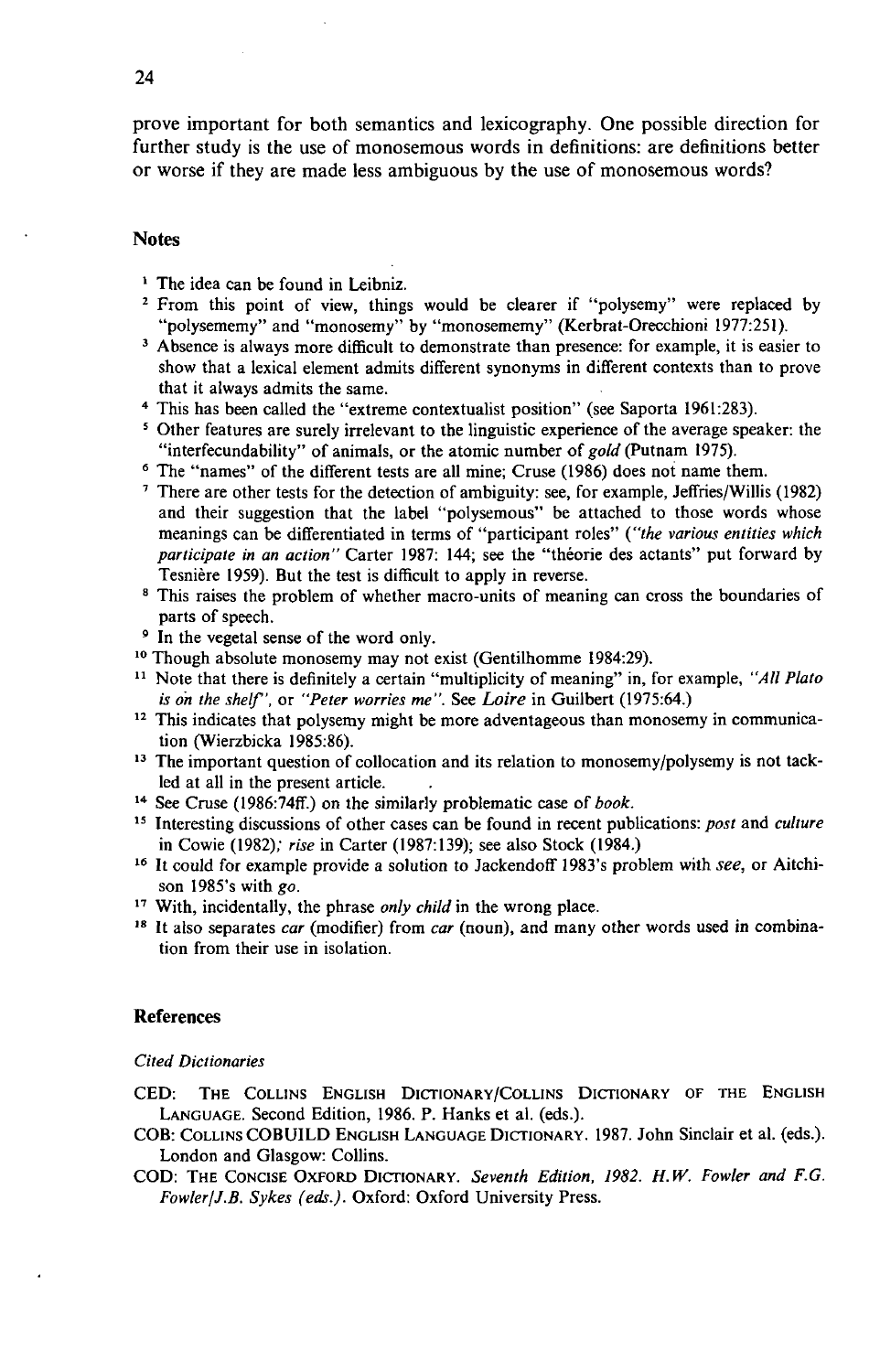- **CTD: CHAMBERS TwENTiETH CENTURY DiCTiONARY. 1983. T. Davidson/Elizabeth M. Kirkpatrick. Edinburgh: W. and R. Chambers.**
- **LDOCE2: LoNGMAN DicriONARY OF CONTEMPORARY ENGLISH,** *Second Edition,* **1987. Paul Procter et al. (eds.). London: Longman.**
- **W8: WEBSTER' NEW CoLLEGiATE DicriONARY. 1975. Springfield, Mass: Merriam-Webster.**

#### *Other Literature*

- **Aitchison, Jean. 1985. 'Cognitive clouds and semantic shadows' in** *Language and Communication* **5: 69—93.**
- **Allan, Keith. 1986.** *Linguistic Meaning.* **Volume One, London and New York: Routledge and Kegan Paul.**
- **Ayto, John. 1988. 'Fig. leaves. Metaphor in dictionaries' in Mary SneU-Hornby (ed.).**  *ZiiriLEX'86 Proceedings, Papers read at the EURALEX International Congress.* **Tübingen: Francke Verlag . 49—54.**
- **Bäcklund, Ulf. 1981. 'Pregnant and specific objects: A collocational investigation of** *Recognize* **and** *Realize'* **in James E. Copeland and Philip W. Davis (eds.).** *The Seventh LACUS Forum 1980.* **Columbia, S.C.: Hornbeam Press. 399—411**
- **Béjoint, Henri. 1988. 'Scientific and technical words in general dictionaries' in** *International Journal of Lexicography* **1:354—368.**
- **Bloomfield, Leonard. 1933.** *Language.* **New York: Holt, Rinehart & Winston.**
- **Bolinger, Dwight. 1965. 'The atomization of meaning' in** *Language* **41: 555—573.**
- **Carter, Ronald. 1987.** *Vocabulary. Applied Linguistic Perspectives.* **London: Allen & Unwin.**
- **Cowie, Anthony P. 1982. 'Polysemy and the structure of lexical fields' in** *Nottingham Linguistic Circular* **11 (2): 51—64.**
- **Cowie, Anthony P. 1988. 'Stabl e and creative aspects of vocabulary use' in Ronald Carter and Michael McCarthy (eds.).** *Vocabulary and Language Teaching.* **London: Longman. 126—139.**
- **Cruse, D.A. 1986.** *Lexical Semantics.* **Cambridge: Cambridge University Press.**
- **Crystal, David. 1985.** *A Dictionary of Linguistics and Phonetics.* **Oxford: Basil BlackweU.**
- **Dubois, Jean and Claude Dubois. 1971.** *Introduction à la Lexicographie: Le Dictionnaire.*  **Paris: Larousse.**
- **Ducrot, Oswald and Tzvetan Todorov. 1972.** *Dictionnaire Encyclopédique des Sciences du Langage.* **Paris: Le Seuil.**
- **Gentilhomme, Yves. 1984. 'Les faces cachées du discours scientifique' in** *Langue Française* **64: 29—37.**
- **Grice, H.P. 1975. 'Logic and conversation' in P. Cole and J.L. Morgan (eds.).** *Syntax and Semantics. Volume 3: Speech Acts.* **New York and London: Academic Press. 41—58.**
- **Guilbert, Louis. 1975.** *La Créativité Lexicale.* **Paris: Larousse.**
- **Guiraud, Pierre. 1967.** *Structures Etymologiques du Lexique Français.* **Paris: Larousse.**
- **Hagège, Claude. 1985.** *L'Homme de Paroles.* **Paris: Fayard.**
- **Jackendoff, R. 1983.** *Semantics and Cognition***. Cambridge, Mass.: MIT Press.**
- **Jeffries, L. and P. Willis. 1982. 'Participant (case) roles and lexical analysis' in** *Nottingham LinguisticCircular* **11 (2): 1—19.**
- **Jongen, René. 1985. 'Les fondements linguistiques et cognitifs de la polysémie' in** *Cahiers de lTnstilul de Linguistique de Louvain* **11: 3—4,** *La Polysémie: Lexicographie et cognition.*  **René Jongen (ed.). 51—79.**
- **Kempson, Ruth M. 1977.** *Semantic Theory.* **Cambridge: Cambridge University Press.**
- **Kerbrat-Orecchioni, Catherine. 1977.** *La Connotation.* **Lyon: Presses Universitaires de Lyon.**
- **Lerot, Jacques. 1985. 'Les archétypes valenciels et le problème de la polysémie en lexicographie' in** *Cahiers de l'Institut de Linguistique de Louvain* **11: 3—4,** *La Polysémie: Lexicographie et Cognition.* **René Jongen (ed.). 95—102.**
- **Lyons, John. 1977.** *Semantics.* **Cambridge: Cambridge University Press.**